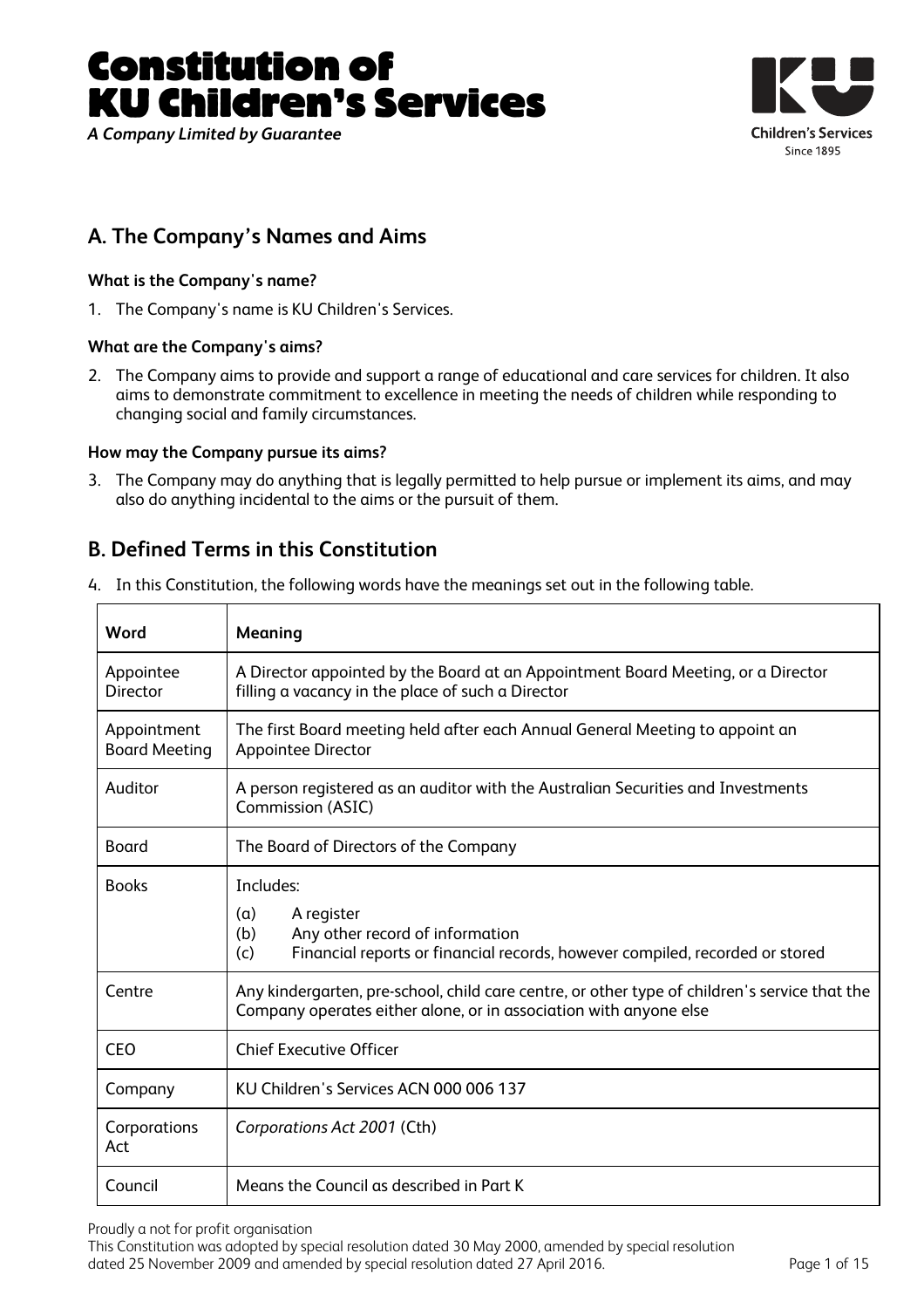| Council<br>Representative | The person elected at the most recent Annual General Meeting of a Centre to be the<br>"Council Representative", and whose name and election has been notified in writing to<br>the Secretary                                                                                                                                                                                 |
|---------------------------|------------------------------------------------------------------------------------------------------------------------------------------------------------------------------------------------------------------------------------------------------------------------------------------------------------------------------------------------------------------------------|
| Director                  | Means a person who is a Director of the Company under the Corporations Act                                                                                                                                                                                                                                                                                                   |
| <b>Elected Director</b>   | A Director elected by Members or a Director filling a vacancy in the place of such a<br><b>Director</b>                                                                                                                                                                                                                                                                      |
| Insane                    | A person is insane when, through mental or physical infirmity, that person is incapable of<br>managing his or her affairs                                                                                                                                                                                                                                                    |
| Member                    | A person is a Member of the Company if he or she:<br>Is a Member of the Company on its registration<br>(a)<br>Agrees to become a Member of the Company after its registration and his or her<br>(b)<br>name is entered on the Register of Members                                                                                                                            |
| Returning<br>Officer      | An independent person appointed by the Secretary to conduct and oversee the election<br>of Directors                                                                                                                                                                                                                                                                         |
| Secretary                 | Is an officer of the Company with specific responsibilities under the Corporations Act,<br>including responsibility for ensuring that the Company notifies the Australian Securities<br>and Investments Commission about changes to the identities, names and addresses of<br>the Company's Directors and Company Secretary and that the Company lodges its<br>annual return |

# **C. The Company's Income and Assets**

# **What may the Company do with its income and assets in the normal course of business?**

- 5. The Company must apply its income and assets towards achieving and promoting its aims.
- 6. The Company can employ people and pay them for their work, and it can reimburse their expenses. The Board must oversee the terms on which people are employed to ensure that those terms are commercially sensible.
- 7. The Company may not remunerate anyone (other than the CEO) for being a Director or for doing anything as a Director.
- 8. Other than under a contract of employment, the Company must not pay any of its income or assets to anyone making a claim through any of its current or past Members.

#### **What may the Company do with its income and assets in a winding up, etc.?**

9. If the Company has any property after all its debts and liabilities are paid or discharged and it is about to be wound up or dissolved, then that property must not be paid to, or distributed among, the Members. Instead, that property must be given, or transferred, to another organisation (or organisations) with similar aims to those of the Company. That must be done before, or when, the Company is dissolved. If it is not done by that time, then it must be done in a way ordered by the Supreme Court of New South Wales.

#### **May a Member inspect the Company's Books?**

10. The Board may authorise a Member to inspect the Company's Books, and must establish a fair procedure for inspections.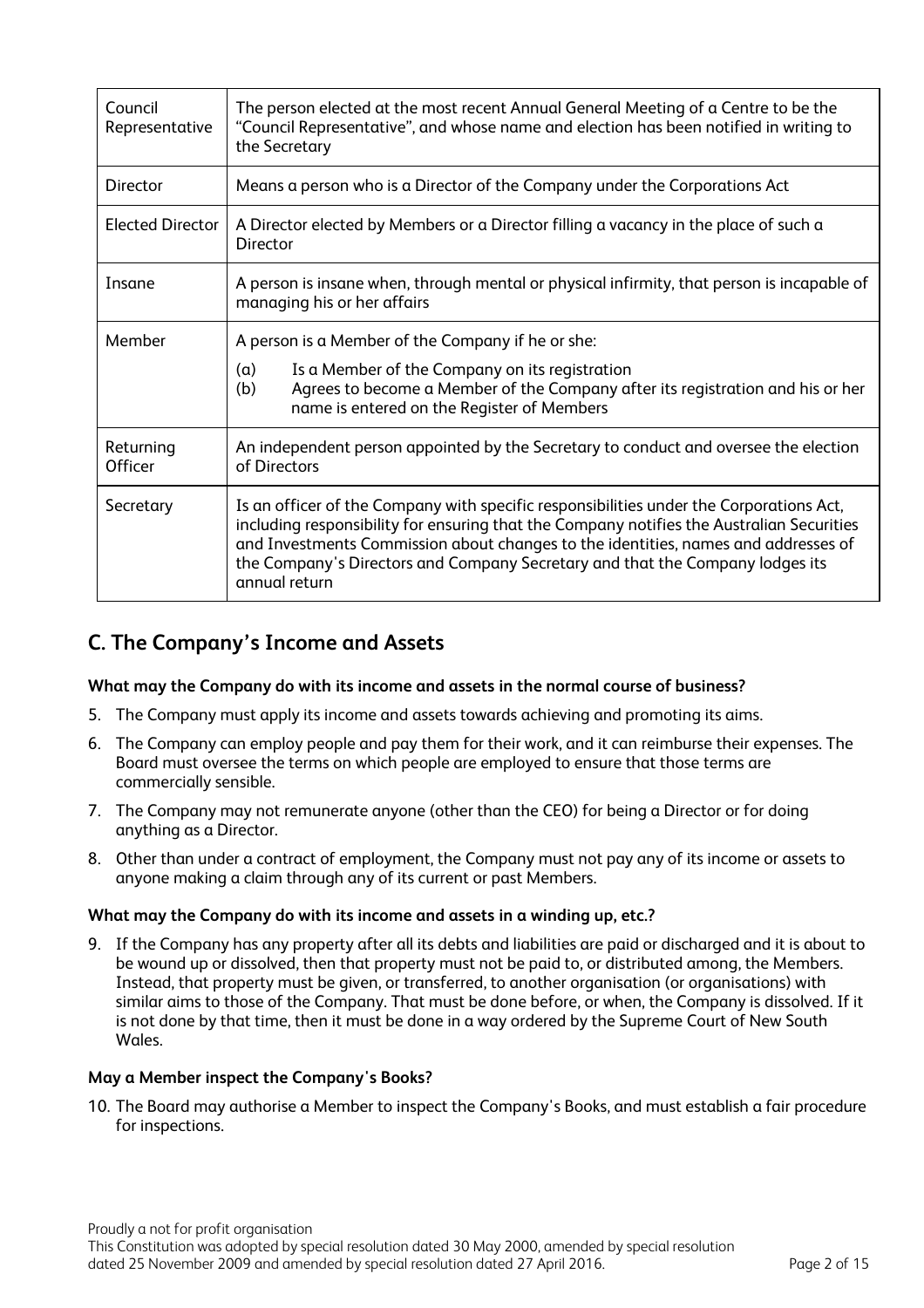# **D. Membership**

# **Who is a Member of the company?**

- 11. There is one class of Membership. Members in that class can be one of three types, Parent Members, General Interest Members and Life Members.
- 12. To be a Parent Member, a person must:
	- Have paid the Parent Member fee as set by the Board
	- $\blacktriangleright$ Be a parent or guardian of a child enrolled at a Centre
	- Be the only parent or guardian who is a Parent Member in relation to that child
	- Have agreed in writing to comply with this Constitution
	- $\blacktriangleright$ Be accepted to Membership by the Board
	- $\bullet$ Have started being a Member under clause 16; and
	- Not have stopped being a Member under clause 17.
- 13. To be a General Interest Member, a person must:
	- Have paid the General Interest Membership fee that is set by the Board
	- Have agreed in writing to comply with this Constitution
	- $\bullet$ Be accepted to Membership by the Board; and
	- Not have stopped being a Member under clause 17.
- 14. A person is a Life Member if (while he or she is a Parent or General Interest Member) the Board nominates him or her as a Life Member and a General Meeting of the Company elects them a Life Member. A Life Membership ends either when the Member dies, becomes insane or resigns in writing to the Board. However, a Life Member may not resign if the resignation will mean that there are no Members of the Company.

# **How is Membership registered?**

- 15. The Secretary must keep an up to date Register of Members. When a person becomes a Member, the Secretary must record in the Register of Members:
	- $\mathbf{B}$ That person's name
	- The address where each Member wants notices sent, which for a Parent Member can be at the Centre where that parent's child attends
	- Any email address provided by a Member
	- $\blacktriangleright$ Any loss of voting rights under clause 22.

### *Example*

*If Maria and Michael enrol their child Sally to start at a Centre on Monday 6 March 2000, and they have paid the fees and bring Sally along to start attending the Centre, Maria or Michael becomes a Member until 31 December 2000 (as long as they have agreed in writing to comply with this Constitution).* 

*Office bearers of a Centre must be Members. If Maria is the Parent Member and Michael wants to be an office bearer, then he becomes a General Interest Member.* 

# **How long does Parent Membership last?**

16. A parent or guardian of a child enrolled at a Centre starts being a Parent Member from the first day when both of the following events have happened.

- Event 1 the fees for that child's attendance are paid to the Centre
- Event 2 the child starts attending a Centre.  $\blacktriangleright$

#### Proudly a not for profit organisation

This Constitution was adopted by special resolution dated 30 May 2000, amended by special resolution dated 25 November 2009 and amended by special resolution dated 27 April 2016. Page 3 of 15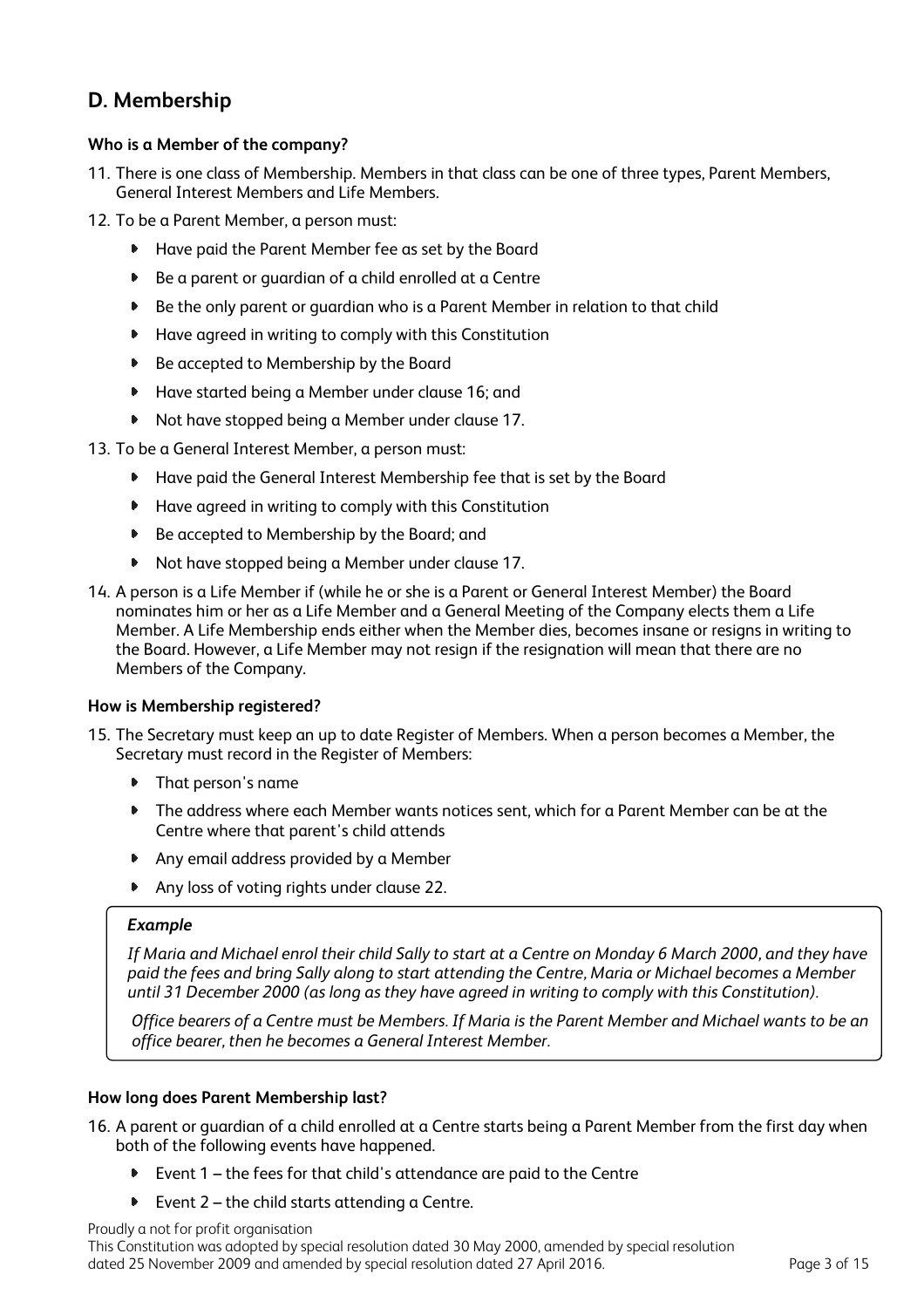- 17. A person stops being a Parent or General Interest Member on 31 December in the year when the person became a Member. Membership can also end when the Member dies, becomes insane or resigns in writing to the Board. However, a Member may not resign if the resignation will mean that there are no Members of the Company. When a person stops being a Member, the Secretary will remove that person's name from the Register of Members.
- 18. A person who stops being a Member must still pay the Company any money they owe it.

#### **What are the Board's powers to accept new Members?**

- 19. The Board may make rules about who is eligible to be a Member and about the procedures for becoming a Member. The Board may reject an application for Membership without giving a reason.
- 20. There is no limit on how many people may be Members.

# **E. Amounts Members Have to Pay**

#### **How much do Members have to pay as a subscription?**

- 21. The Board may set, and change, the amount of any annual subscription. Annual subscriptions run from 1 January to 31 December.
- 22. Each Member who wants to remain a Member must pay any renewal subscription by 31 March of the relevant year. If the subscription has not been paid by that date, he or she continues to be a Member, but loses his or her right to vote at a General Meeting of the Company (or, if the Member is a Director, at a Board Meeting) until reinstated as a Member.

#### **How much do Members have to pay if the Company is wound up?**

- 23. If the Company is wound up while a person is a Member (or within 12 months after a person stops being a Member), that person may have to pay up to \$2.00 to the Company so that it can pay:
	- Its debts that were incurred while the person was a Member
	- $\bullet$ The costs and expenses of winding up the Company and of adjusting the rights of those people who have to contribute to the Company.

24. The liability of the Members is limited.

# **F. Meetings of Members – Known as "General Meetings"**

#### **When is the Annual General Meeting to be held?**

25. The Company must hold an Annual General Meeting each year in accordance with the requirements under the Corporations Act.

#### **When are other General Meetings to be held?**

- 26. The Board may call a General Meeting, called an Extraordinary General Meeting, whenever it thinks fit.
- 27. The Board must call a General Meeting if at least 10% of the total number of Members ask the Board, in writing, to hold a meeting. To ask the Board to hold a meeting, the Members must arrange for their written request to be delivered to the Secretary. The request must set out each object of the meeting. To calculate the total number of Members, use the number of Members as at the preceding 31 December.

#### **How must the Company notify Members of General Meetings?**

- 28. The Board must arrange for the Members to be given written notice of the Annual General Meeting and of any Extraordinary General Meetings. The notice must be given individually to each Member entitled to vote at the meeting and to each Director and Auditor, unless the Australian Securities and Investments Commission or applicable law permit other rules for notices, in which case those rules may be followed instead.
- 29. Notice to Joint Members must only be given to the Joint Member named first in the Register of Members.

Proudly a not for profit organisation This Constitution was adopted by special resolution dated 30 May 2000, amended by special resolution dated 25 November 2009 and amended by special resolution dated 27 April 2016. Page 4 of 15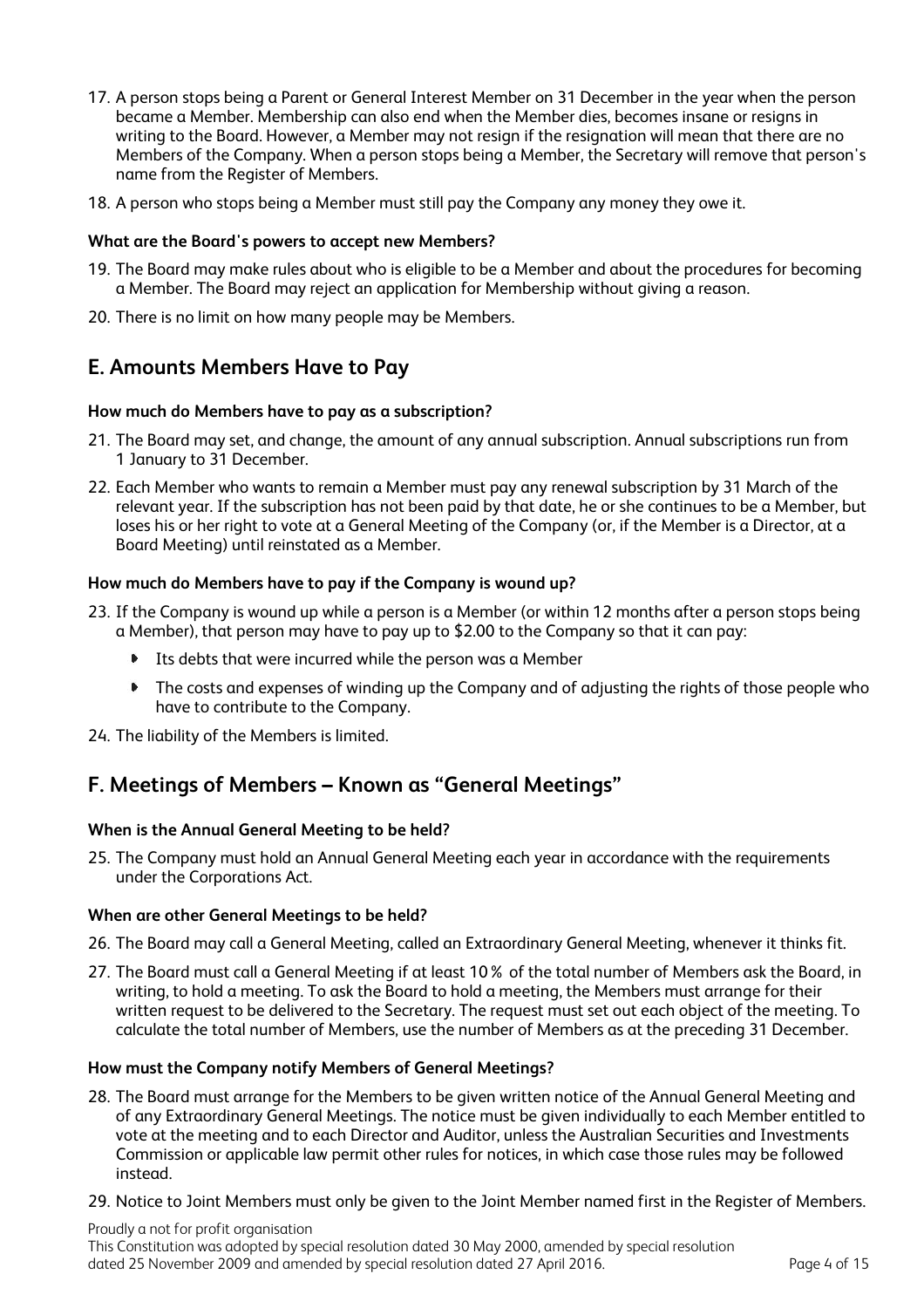- 30. A notice of meeting sent by ordinary mail, fax, email or other electronic means, is taken to be given on the business day after it is sent.
- 31. For each meeting, the Board may choose whether to give Members notice by one or more of the following methods:
	- By the Secretary arranging for a notice of the meeting to be delivered
		- To each Centre with a request that it be given to each Parent Member who nominates the Centre's address as the address for notice to that Parent Member; or
		- To the mailing address (other than a Centre) for each Parent Member who does not nominate the Centre's address as the address for notice to that Parent Member
	- By mailing a notice using ordinary mail to each General Interest Member and each Life Member at the address for that Member on the Register of Members
	- By emailing a notice using email to each Member who has given an email address for inclusion on the Register of Members
	- $\bullet$ Any other method approved by the Australian Securities and Investments Commission or applicable law.
- 32. The Board's decision is final as to which method of notice to use, and no Member has the right to challenge it on any ground.
- 33. These clauses about notice replace and override any replaceable rules relating to notices in the Corporations Act.

# **What business can be transacted at a General Meeting?**

- 34. At a General Meeting, the Company may conduct elections and make ordinary and special resolutions, but:
	- $\blacktriangleright$ Special resolutions must be as stated in the notice for that meeting;
	- Ordinary resolutions must be either as stated in the notice for that meeting, or as amended in a way that is directly relevant to any stated purpose of the resolution; and
	- Any other business must be consistent with the purpose for which the meeting was convened.

#### **How is a vote taken?**

- 35. A resolution put to the vote at a meeting of a Company's Members must be decided on a show of hands unless two Members who are present ask for a secret ballot.
- 36. Before a vote is taken, the Chairperson must inform the meeting whether any proxy votes have been received and how the proxy votes are to be cast.
- 37. On a show of hands, a declaration by the Chairperson is conclusive evidence of the result, provided that the declaration reflects the show of hands and the votes of the proxies received. Neither the Chairperson nor the minutes need to state the number or proportion of the votes recorded in favour of or against the resolution.
- 38. Any two Members may demand a secret ballot for any vote, except for a vote on the election of a Chairperson or on the question of an adjournment. If they do demand a secret ballot, then that vote must be taken by secret ballot.

# **What is a quorum for a General Meeting?**

39. The quorum for any General Meeting of the Company is the number required under the Corporations Act.

#### **Who can vote at a General Meeting?**

- 40. Any Member who is not an employee of the Company may vote in an election for Directors. In all other respects, the rule of one Member one vote applies. If the Member is:
	- At the meeting, then he or she (or if a Joint Member, one of the Joint Members) may vote in person; or

Proudly a not for profit organisation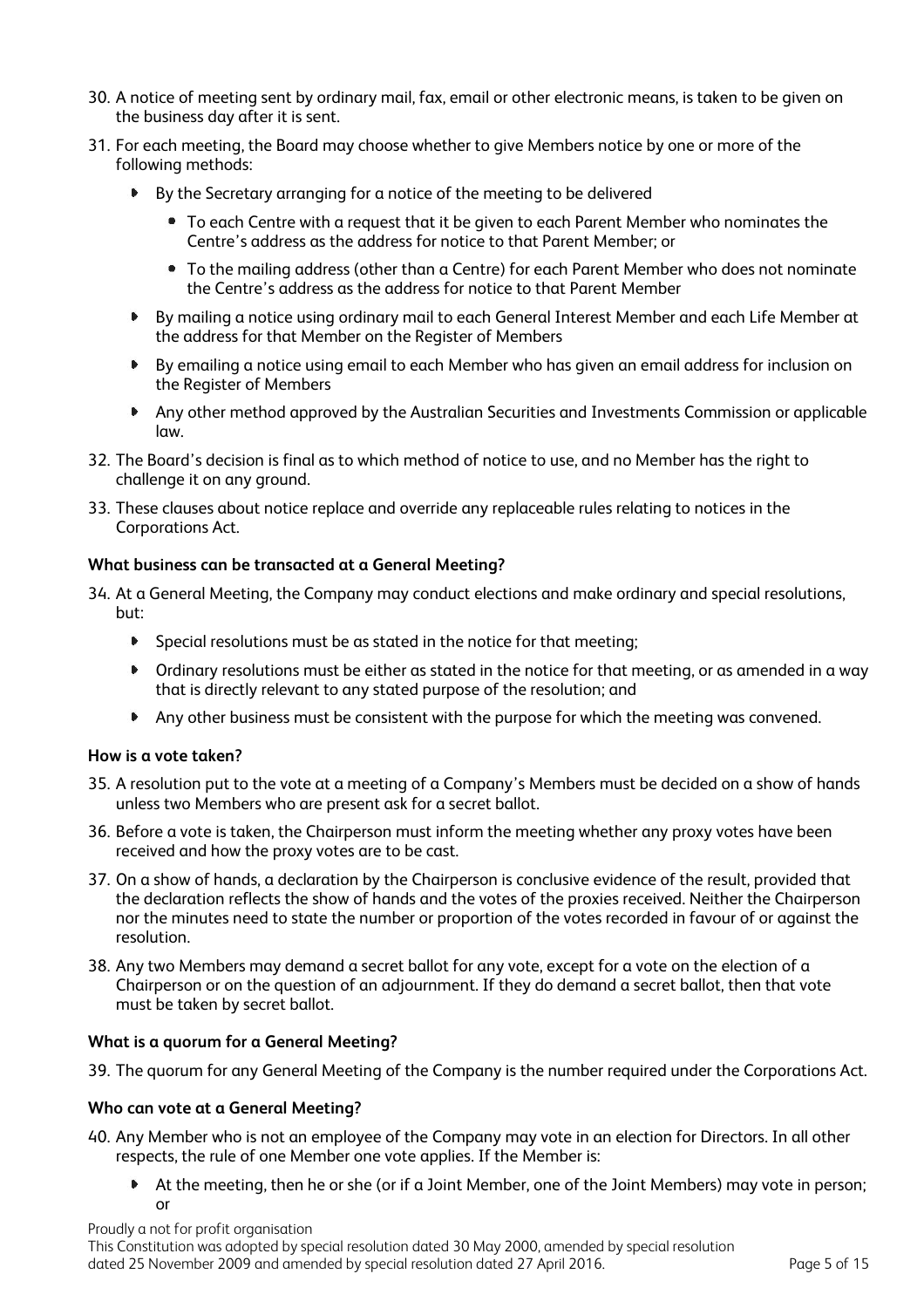Not at the meeting, then he or she (or if a Joint Member, one of the Joint Members) may vote by proxy – see Clauses 41-43.

# **How does a Member vote if they can't attend a General Meeting?**

- 41. A Member who is entitled to vote at a General Meeting may appoint a person as the Member's proxy to attend and vote for the Member at the meeting.
- 42. A proxy who is not entitled to vote on a resolution may vote as a proxy for any Member who can vote. However, the document in which the proxy is appointed must set out the way the proxy is to vote on the resolution. The proxy must vote as set out in the document.
- 43. A proxy vote is valid even if the Member who appointed the proxy dies or becomes insane (or is mentally incapacitated) or revokes the appointment, but not if the Company has received written notice of the death, insanity or revocation before the start of the relevant General Meeting.

# **How are doubts etc. at a General Meeting to be resolved?**

44. The Chairperson's decision is final in relation to any dispute, doubt or difficulty in relation to, or arising out of, any matter of procedure or order at a meeting.

#### **What are the Board's powers in relation to General Meetings?**

- 45. The Board can set any rules or procedures it thinks appropriate in relation to conducting meetings and the exercise of the Board's powers.
- 46. The Board must not contravene this Constitution and the Corporations Act when exercising its powers.

# **G. The Board of Directors**

#### **How many Directors are there?**

- 47.1. The Company must have nine Directors or 10 if the Board appoints the CEO as a Director.
- 47.2. Six Directors must be Elected Directors.
- 47.3. Three Directors must be Appointee Directors.

#### **May an employee be a Director?**

48. An employee (other than the CEO) may not be a Director.

# **Elected Directors**

- 49.1 Elected Directors are elected at Annual General Meetings.
- 49.2 An Elected Director is elected for a term ending at the close of the Annual General Meeting in the third year after the Annual General Meeting at which the Director was elected.
- 49.3 At each Annual General Meeting two Elected Directors must be elected.

#### **What happens if a vacancy arises in the position of an Elected Director?**

- 49.4 If a vacancy arises in the position of an Elected Director the Board may fill it as a casual vacancy.
- 49.5 A Director appointed by the Board to fill a casual vacancy in the position of an Elected Director serves only until the close of the next Annual General Meeting at which time a separate ballot must be held to fill the position for the remainder of the term that the vacating Director would have served.

#### **Appointee Directors**

49.6 The Board must hold an Appointment Board Meeting each year to appoint one Appointee Director. The Appointment Board Meeting is to be held before the Board meeting required by Clause 68.

Proudly a not for profit organisation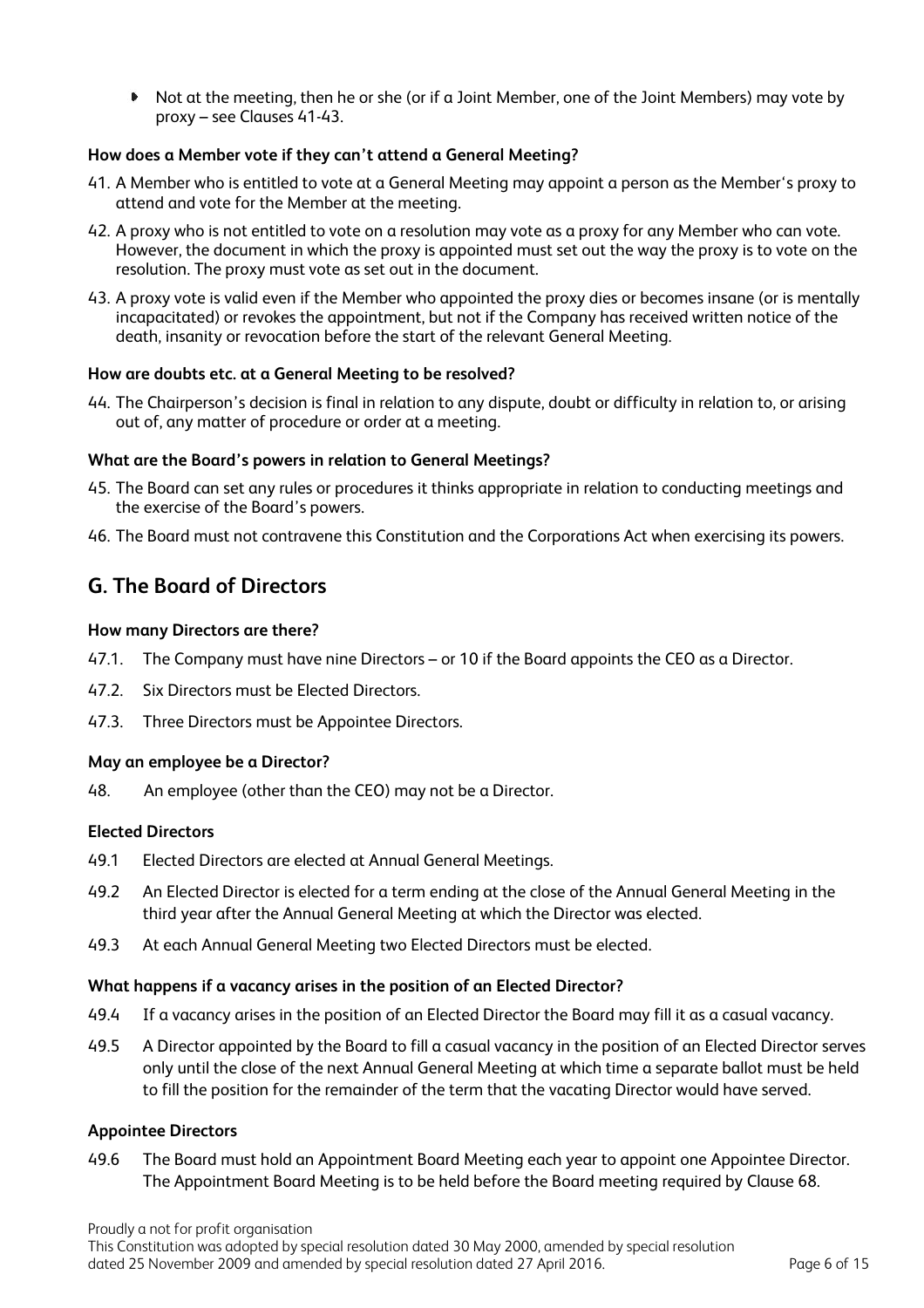49.7 An Appointee Director is appointed for a term ending at the close of the Appointment Board Meeting in the third year after the Appointment Board Meeting at which the Appointee Director was appointed.

### **What happens if a vacancy arises in the position of an Appointee Director?**

- 49.8 If a vacancy arises in the position of an Appointee Director the Board may fill it as a casual vacancy.
- 49.9 A Director filling a casual vacancy in the position of an Appointee Director serves only until the end of the term that the vacating Director would have served.

#### **Retirement of Directors**

- 49.10 At each Annual General Meeting the two Elected Directors who reach the end of their elected terms must retire.
- 49.11 At each Appointment Board Meeting the Appointee Director who reaches the end of his or her appointed term must retire.

#### **Are retiring Directors eligible to take office again?**

49.12 Directors who retire are eligible for re-election or re-appointment subject to the provisions about nine year maximum terms in this Constitution.

#### **Maximum term**

- 49.13 For the purposes of measuring maximum terms, a year is the period between Annual General Meetings or between Appointment Board Meetings as the case may require.
- 49.14 No Director may serve for more than nine years whether as Elected Director or Appointee Director or any combination thereof.
- 49.15 No person is eligible for election or appointment if serving their full term would breach this limit.
- 49.16 Despite Clause 49.14, a Director who must retire under that clause is eligible for election at an Annual General Meeting or appointment at an Appointment Board Meeting in any year following that retirement.

#### **Transitional provisions**

- 49.17 The nine year limit in Clause 49 applies to Directors whether or not in office before the date this Constitution is adopted (**Adoption Date**) and is calculated to include any time served before the Adoption Date. However the inclusion of Clause 49 shall not itself operate to remove any Director in office at the Adoption Date, and any Director in office at the Adoption Date may serve the balance of his or her existing term.
- 49.18 Clause 47.1 and the consequent changes in the composition of the Board commence on the day of the first Annual General Meeting following the Adoption Date (**First AGM**) subject to these transitional provisions.
- 49.19 The election and appointment and the initial terms of each of the Directors elected at the First AGM and appointed at the first Appointment Board Meeting held thereafter (**First Appointment Board Meeting**) shall be conducted and determined according to transitional procedures approved by a resolution of Members. The Board may prescribe such supplementary or additional procedures as it considers necessary or desirable to give effect to that resolution.
- 49.20 These transitional provisions override the other provisions of this Constitution to the extent of any inconsistency.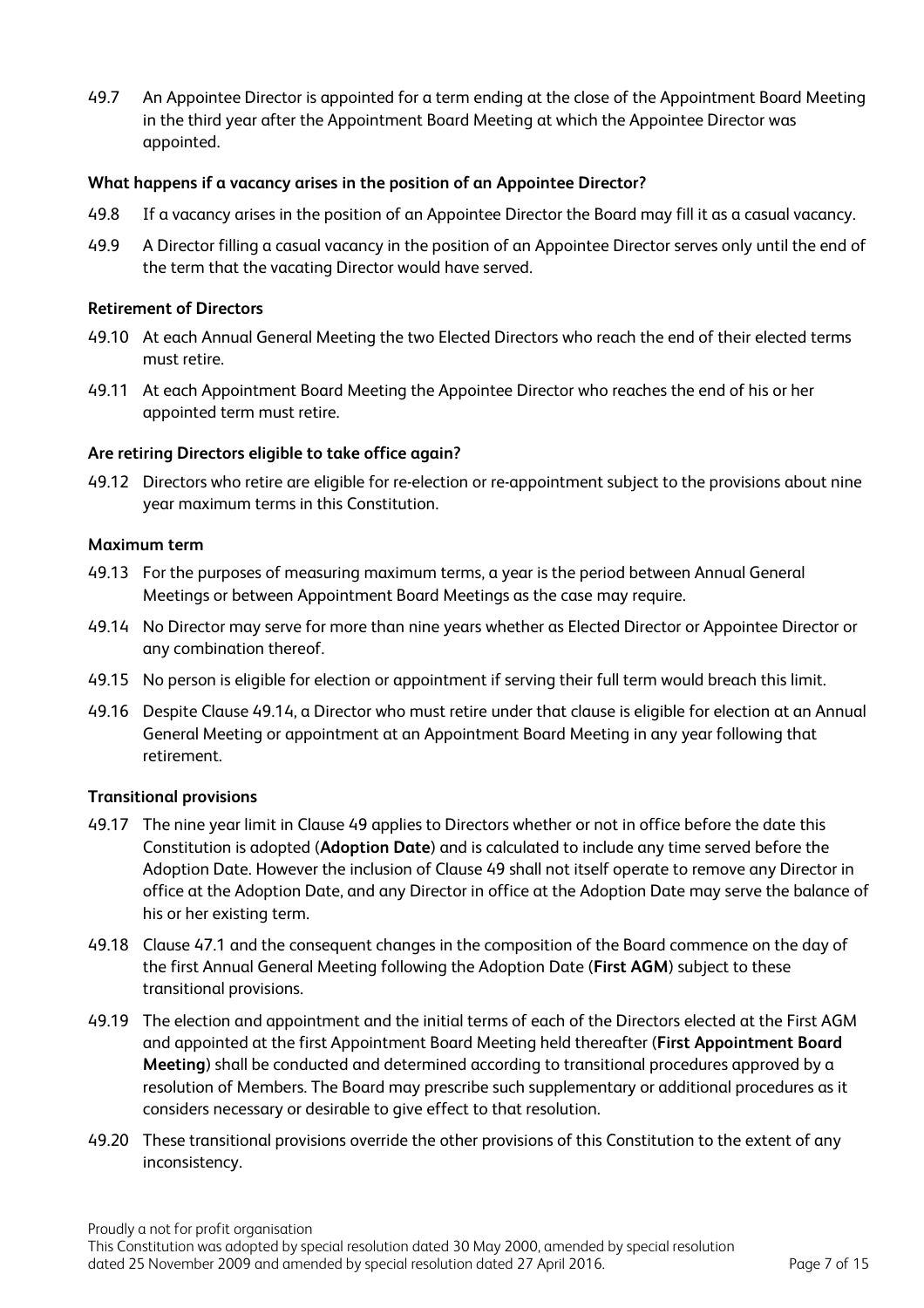### **How are Directors nominated?**

- 50. Any two Members may nominate any other Member (who is not an employee of the Company) to be a candidate for election as a Director. The nomination must be:
	- In writing;
	- Signed by the candidate and by the two Members who nominate the candidate; and
	- ▶ Lodged with the Secretary at least 28 days before the Annual General Meeting at which the election is to take place.

If this Constitution requires separate ballots at any Annual General Meeting, a person may only be nominated for election in one of those ballots.

### **How are ballot lists to be prepared?**

51. Any ballot lists needed are to contain only the names of the candidates. The names are to be listed in alphabetical order.

#### **How are Directors elected?**

52. The Board:

- $\blacksquare$ Must set, and may change, procedures for giving information to Members about people nominated; and
- $\blacksquare$ Must arrange for those procedures to be prominently displayed in each Centre at least 21 days before nominations are due.

#### **What voting system applies?**

53. The candidates with the most votes are elected until all the vacancies are filled: that is, voting is to be "first past the post".

#### **What if there is a dead heat?**

- 54. If there is a dead heat and the number of vacancies available to the candidates involved in the dead heat is less than the number of candidates involved in the dead heat, then:
	- $\blacksquare$ The Chairperson is to write each of the candidate's names on separate pieces of paper of the same size;
	- $\bullet$ Place them in a container; and
	- Draw them out one at a time until the number of pieces of paper drawn out equals the number of vacancies. (i.e., the vacancies are filled by the candidates whose names were drawn out).
- 55. The Returning Officer must make sure that once the pieces of paper are in the container, and until the pieces of paper are drawn out and read, no-one can determine which candidate's name is on which piece of paper.

#### **What happens if the number of candidates is less than, or equals, the number of vacancies?**

56. If the number of candidates is less than, or equals, the number of vacancies, then those candidates are automatically made Directors. At the meeting, the Chairperson is to declare that those candidates are Directors.

#### **Who resolves questions about the validity of any vote?**

57. If there are any questions about the validity of a vote, that question is to be answered by the Returning Officer. The Returning Officer is to be an independent person appointed by the Secretary to conduct and oversee the election of Directors.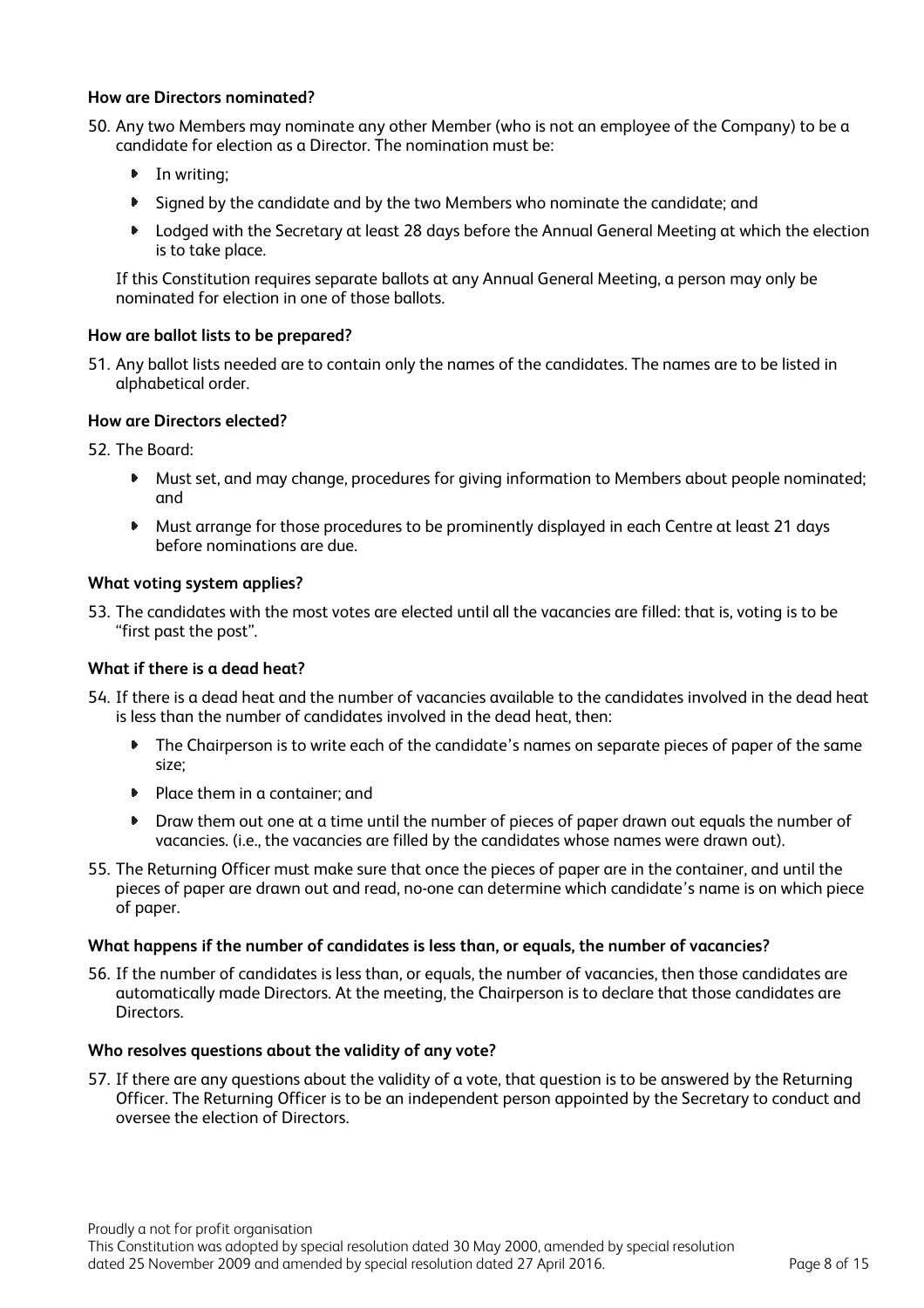### **How may the Company remove a Director?**

58. At any General Meeting, the Company may remove a Director (other than the CEO) before the end of that Director's term of office. To remove a Director, a special resolution must be passed to remove the **Director** 

### **When does a Director's office become vacant?**

- 59. A Director's office becomes vacant if:
	- $\bullet$ The Director delivers a written resignation to the Secretary;
	- $\blacktriangleright$ The Director is no longer a Member of the Company;
	- $\bullet$ The Director becomes an employee of the Company (other than as CEO);
	- An order made under the Corporations Act (or under any other law) prohibits the Director from  $\blacktriangleright$ being a Director;
	- The Director becomes bankrupt, or makes an arrangement or composition with his or her creditors;  $\blacksquare$
	- $\bullet$ The Director becomes insane, or his or her estate is liable to be dealt with in any way under any law relating to mental health;
	- $\bullet$ The Director is absent from three Board meetings in a row without the Board's consent; or
	- The Director is removed under this Constitution (i.e. Clause 58).

# **H. The Board's Powers, Duties and Procedures, etc.**

#### **What powers and duties does the Board have?**

- 60. The Board is to direct the Company's business and is to set the policies by which the Company is to be managed. The Board can resolve to delegate powers over specific decisions to the CEO or to a committee of the Board, but it must remain responsible for overseeing the exercise of delegated powers.
- 61. In addition to the powers set out in this Constitution, the Board may also exercise all the powers of the Company – except for the powers that this Constitution, or the Corporations Act, require to be exercised by the Company in General Meeting.

#### **How is the Chief Executive Officer appointed?**

- 62. The Company is to have a CEO, and only the Board can appoint and remove the CEO.
- 63. The Board must decide the terms of the CEO's appointment, and enter into a written contract of employment with the CEO that includes those terms or substantially similar terms.
- 64. The CEO is to manage the Company's business, is to comply with the policies set by the Board, and is to conduct the day-to day affairs of the Company. The CEO can delegate powers to one or more employees of the Company, but must remain responsible for overseeing the exercise of delegated powers.

#### **Is the CEO a Director?**

65. The Board (without the CEO present) may appoint the CEO to be a Director for as long as that person is the CEO. However, if this Constitution, or any law, disqualifies the CEO from being a Director, then he or she may not be a Director.

#### **What voting rights do Directors (and the CEO) have at a Board meeting?**

66. At a Board meeting, every Director (including the CEO) has one vote only, but a Director may not vote for so long as he or she has lost the right to vote as a Member.

#### **How does a Director vote if he or she can't attend the meeting?**

67. If a Director wishing to vote cannot attend a Board Meeting, he or she may appoint another Director as his or her proxy to vote for them at the meeting.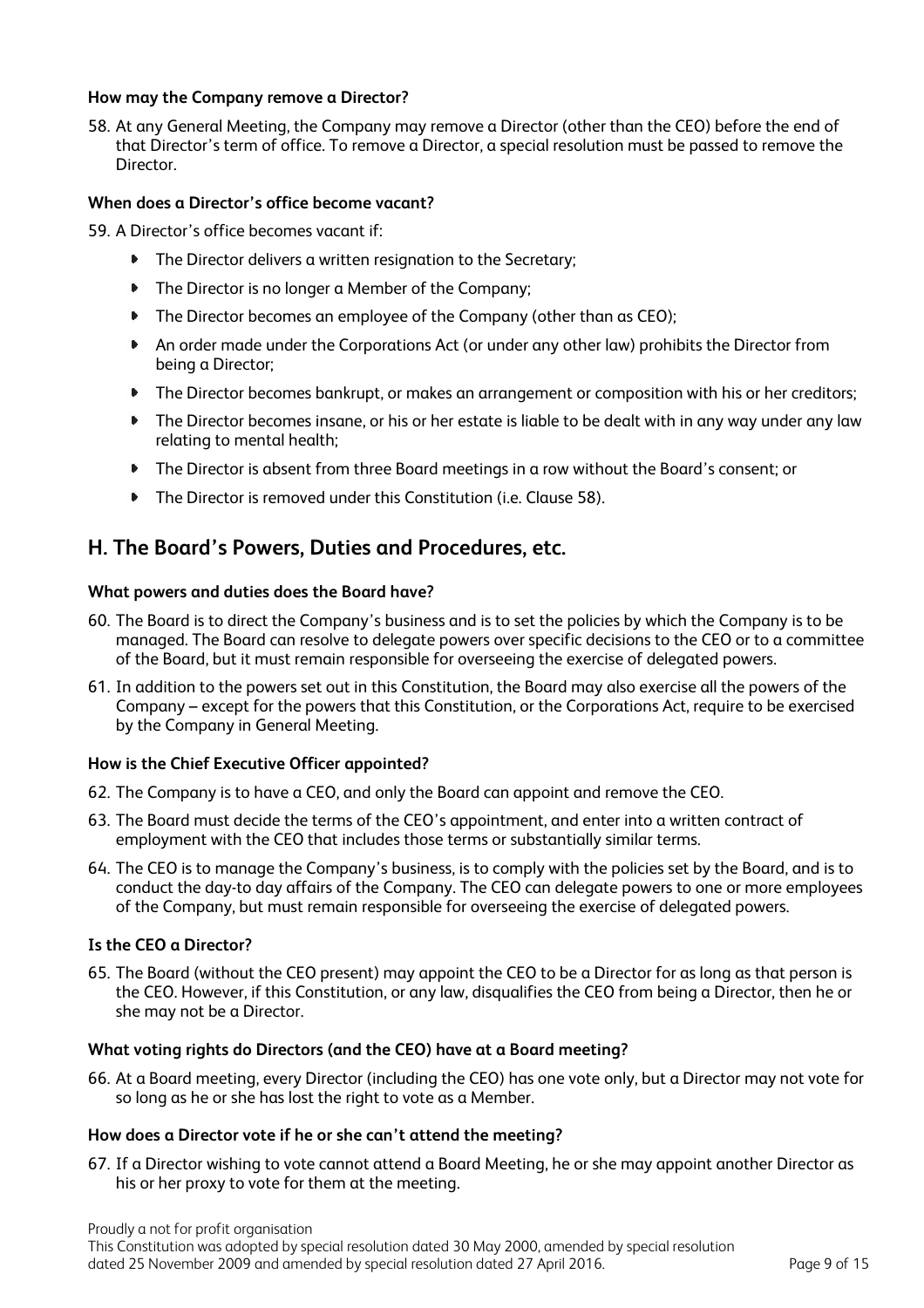# **What powers does the Board have about its Meetings?**

- 68. The Board must elect a Chairperson at the first Board meeting after the Annual General Meeting each year, and also at the first Board meeting after any Chairperson has stopped being a Director. A Chairperson must be a Director, and cannot be the CEO. The Chairperson is to be the Chairperson for both Board Meetings and General Meetings.
- 69. The Directors who are present at the Board Meeting must elect one of them to chair that Meeting (or part of it) if the Chairperson or whoever else was to Chair that Meeting (or part of the Meeting) is not there, or is unable or unwilling to chair it.
- 70. The Board may decide:
	- Where and when it will meet:
	- How it will transact business:
	- **How it will adjourn meetings; and**
	- **How it will otherwise regulate its meetings.**

#### **How may Board Meetings be called?**

- 71. The Board must meet:
	- At a time and place set by the Chairperson (or in the Chairperson's absence, by the CEO; or in the CEO's absence, by the Secretary); and
	- At a time and place set by the Secretary if two or more Directors ask the Secretary to summon a meeting. However, for a meeting requested by Directors, the meeting may deal only with the issues for which the Directors requested the meeting.

#### **What is the quorum for a meeting of the Board?**

72. The quorum of a meeting of the Board is five Directors – unless the Board sets a higher number. The quorum must be present at all times during a meeting, or the meeting must stop or be adjourned.

#### **What are the voting rules for Directors?**

73. Any motion arising at a meeting of the Board is to be decided by a majority of votes. A determination by a majority of Directors is to be treated as a determination of the Board. If the number of votes for a proposal equals the number of votes against the proposal, the Chairperson of the meeting is to declare the motion lost.

#### **What interests do Directors have to declare?**

- 74. Every Director must comply with the Law, including the Corporations Act. A Director who is in any way (whether directly or indirectly) interested in a contract or proposed contract with the Company or who is party to litigation with the Company (other than as a Member) must declare the nature of the interest at a meeting of the Directors. The Director must do that as soon as practicable after the relevant facts have come to the Director's knowledge.
- 75. If, at a meeting of Directors, a Director has disclosed the nature and extent of his or her interest in a contract, then (as long as Clause 74 is complied with):
	- The Company may enter into the contract:
	- If the Director made the disclosure before the contract is entered into the Director may retain benefits under the contract even though the Director has an interest in the contract, and the Company cannot avoid the contract merely because of the existence of the interest; but
	- $\blacktriangleright$ If the Director made the disclosure after the contract is entered into the Director must compensate the Company fully for any actual or likely loss to the Company under or arising out of the contract, unless the Board (in the absence of that Director) decides otherwise.
- 76. The voting rights of the Director with an interest in a contract or who is party to litigation with the Company (other than as a Member) differ depending on whether or not they are the CEO:

Proudly a not for profit organisation

This Constitution was adopted by special resolution dated 30 May 2000, amended by special resolution dated 25 November 2009 and amended by special resolution dated 27 April 2016. Page 10 of 15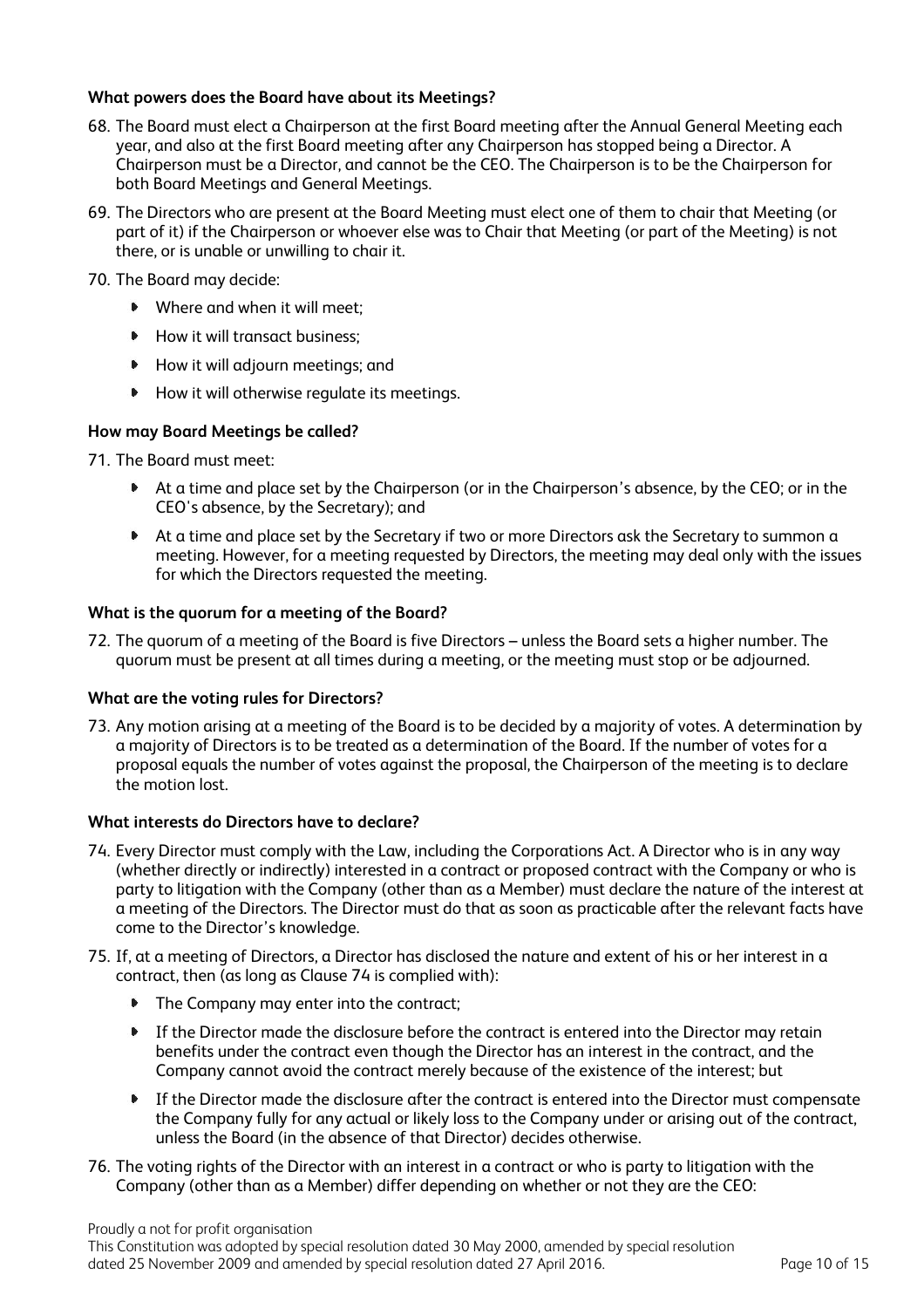- If the Director is the CEO, he or she may vote in respect of any matter to do with the interest in a contract or with the litigation —unless the other Directors vote to disallow the CEO to vote. The CEO must temporarily leave the meeting, while the other Directors discuss, decide, and vote, on whether to let the CEO vote.
- $\blacktriangleright$ If the Director is not the CEO, he or she may not vote in respect of any matter to do with the interest in a contract or with the litigation.

# **May ex-Directors have access to the Company's records?**

77. An ex-Director may have access to the Company's records for the period in which that person was a Director. The Board is to establish fair procedures for the access.

# **I. The Secretary**

# **What is the Secretary's role?**

78. The Secretary's role is to:

- **Carry out his or her duties under the Corporations Act;**
- **Carry out his or her duties as required by the Board;**
- $\begin{array}{ccc}\n\bullet & \bullet & \bullet & \bullet\n\end{array}$ Do anything else the Board authorises him or her to do; and
- ▶ Report to the Board.

# **What powers does the Secretary have?**

79. The Secretary has all necessary powers to fulfil the role, and the power to speak (but not to vote at) all meetings of the Company, the Board, and the Board's Committees. However, the Board may give the Secretary the right to vote at meetings of any of the Board's Committees.

# **Who appoints the Secretary?**

80. The Board must appoint at least one person to be Secretary.

# **J. The Board and Employees**

# **May an employee vote at a meeting of a Centre Management Committee?**

- 81. The Board can set rules for the governance and conduct of Centre Management Committees. The following clauses apply despite any rules the Board might set.
	- At any meeting of a Centre Management Committee, an employee of the Company may not vote, – even if:
		- He or she has a child at that Centre; or
		- He or she doesn't work at that particular Centre.
	- **However, the Director of a Centre may attend, but not vote at, the meetings of the Centre's** Management Committee.

(Other rules that affect employees are set out in Clauses 40, 48, 49, 50, 59.3, 64, 82, 83 and 87.)

# **Can the Board require an employee to attend a Board Meeting?**

- 82. The Board may require an employee to attend, contribute to, and answer questions at a Board Meeting. The Board can require the CEO to leave the meeting for some, or all, of the part of the meeting at which the employee is present.
- 83. As set out in Clause 48 an employee (other than the CEO) may not be a Board Member.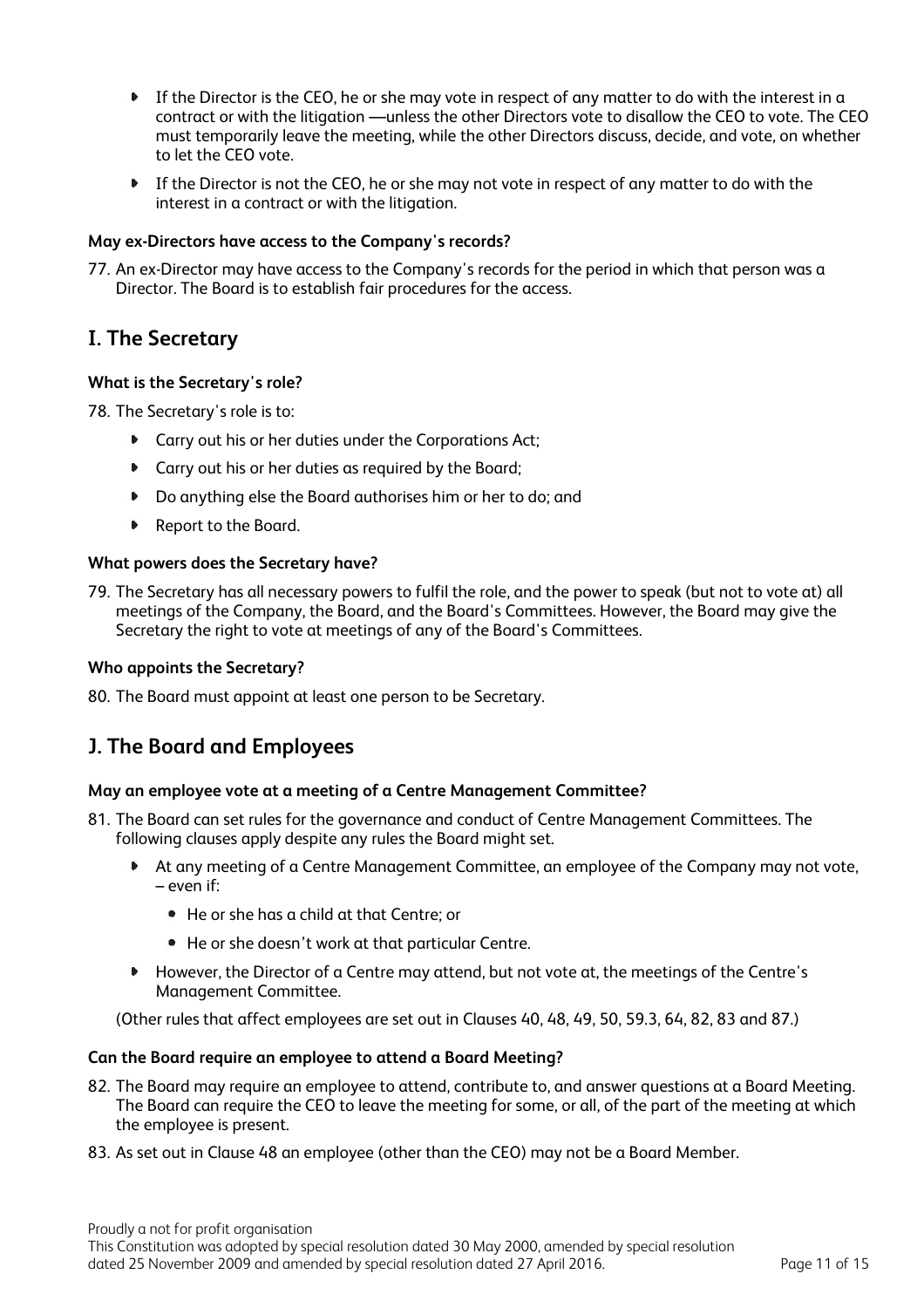# **K. The Council**

# **What is the Council's role?**

84. The Council's role is to:

- Make suggestions to the CEO about the Company's operations. The CEO may decide which of those suggestions (or parts of them) are to be dealt with by the CEO or his or her delegates and which by the Board. The CEO may choose to involve the Chairperson in those decisions;
- $\blacksquare$ Recommend Life Members to the Board; and
- Respond to the Board on matters the Board refers to it.  $\blacktriangleright$

# **When does the Council meet?**

85. The time and place for the Council's meetings (to be at least quarterly) are to be set by the Board. When the Board has done that, the Secretary is to call each meeting of the Council.

# **Who is on the Council?**

86. The Council is made up of:

- The Directors:
- Any Life Members; and
- The Council Representative of each Centre (or in their absence, their alternate).

# **L. Indemnities and Insurance**

# **How are the Directors and employees indemnified?**

87. The Company is to indemnify and insure Directors and employees to the extent permitted by law. The Board is to decide the commercial terms of any insurance policy including any Directors and Officers insurance policy, and the Company is to pay the premiums on time for each policy, to the extent permitted by law.

# **How are the Auditors indemnified?**

- 88. The Board may decide to indemnify any Auditors in relation to their liability to any other person or entity (other than the Company, or one of its related bodies corporate) that arises out of any act or omission (including the entering into of a contract) in good faith and within the scope of the Auditor's engagement as Auditor.
- 89. Also, the Board may decide to indemnify the Auditors (out of the assets of the company) against their liability for costs and expenses they incur in:
	- $\blacktriangleright$ Defending any proceedings (whether civil or criminal) in which judgement is given in their favour or in which they are acquitted; or
	- In connection with an application in relation to those proceedings in which the court grants them relief.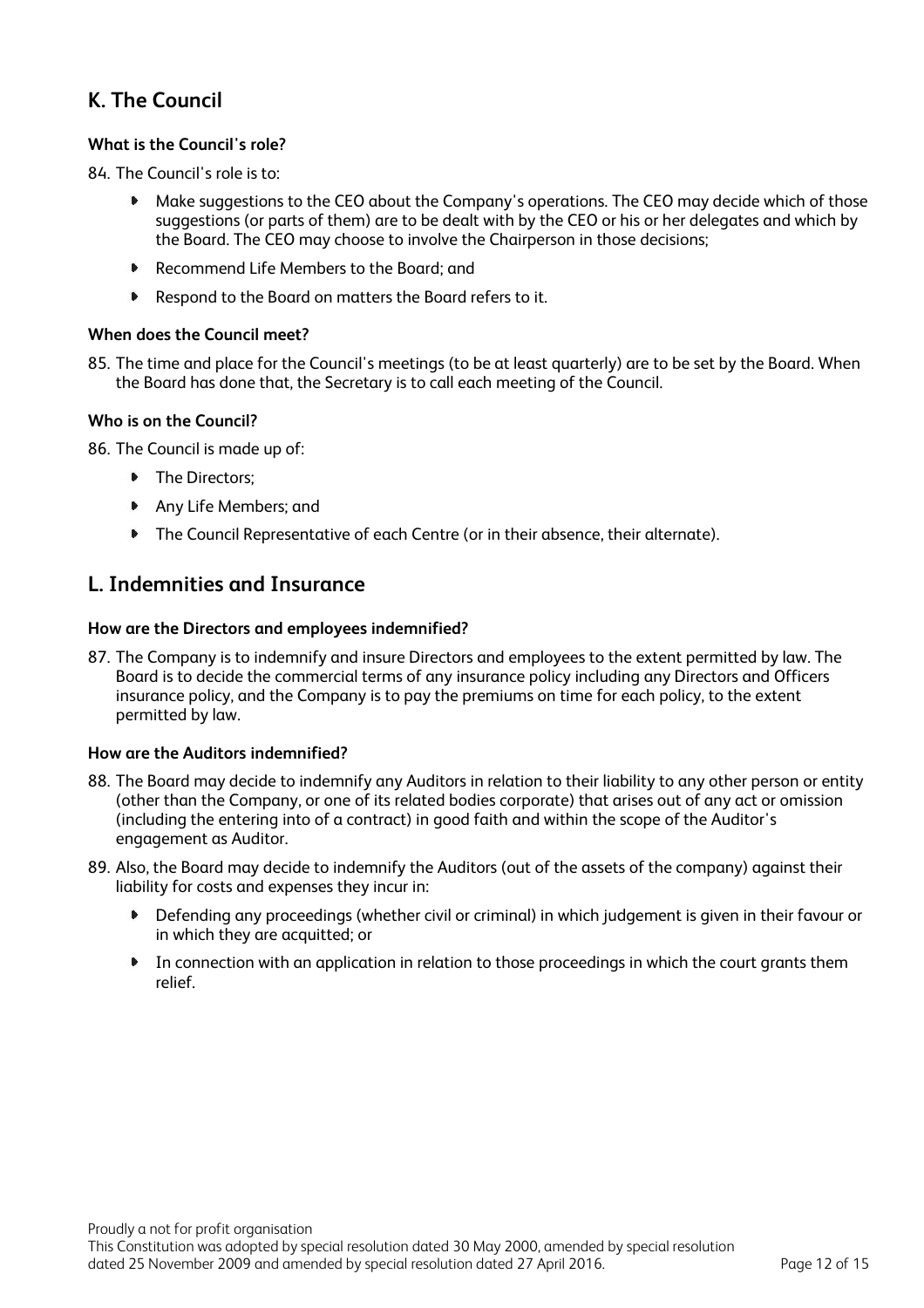# **M. Replaceable Rules**

| <b>Sections</b> | <b>Replaceable Rule</b>                                          |
|-----------------|------------------------------------------------------------------|
| 248A            | Circulating resolutions of companies with more than one Director |
| 249T            | <b>Ouorum</b>                                                    |
| 249W            | Adjourned meetings                                               |
| 250F            | Jointly held shares                                              |

90. Only the replaceable rules in the following list apply: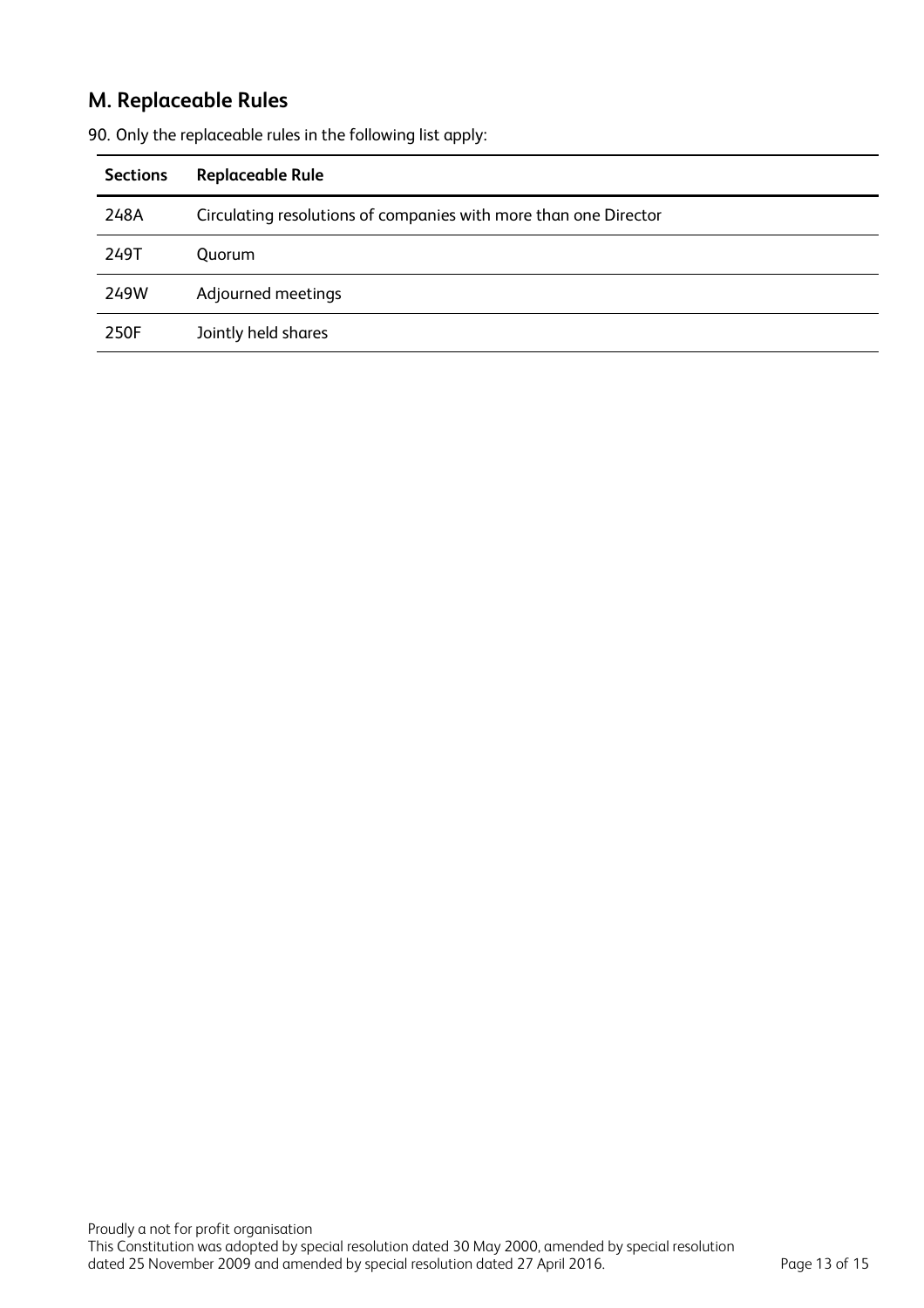# N. Table of Contents

| What may the Company do with its income and assets in the normal course of business? 2 |  |
|----------------------------------------------------------------------------------------|--|
|                                                                                        |  |
|                                                                                        |  |
|                                                                                        |  |
|                                                                                        |  |
|                                                                                        |  |
|                                                                                        |  |
|                                                                                        |  |
|                                                                                        |  |
|                                                                                        |  |
|                                                                                        |  |
|                                                                                        |  |
|                                                                                        |  |
|                                                                                        |  |
|                                                                                        |  |
|                                                                                        |  |
|                                                                                        |  |
|                                                                                        |  |
|                                                                                        |  |
|                                                                                        |  |
|                                                                                        |  |
|                                                                                        |  |
|                                                                                        |  |
|                                                                                        |  |
|                                                                                        |  |
|                                                                                        |  |
|                                                                                        |  |
|                                                                                        |  |
|                                                                                        |  |
|                                                                                        |  |
|                                                                                        |  |
|                                                                                        |  |
|                                                                                        |  |
|                                                                                        |  |

Proudly a not for profit organisation<br>This Constitution was adopted by special resolution dated 30 May 2000, amended by special resolution<br>dated 25 November 2009 and amended by special resolution dated 27 April 2016.